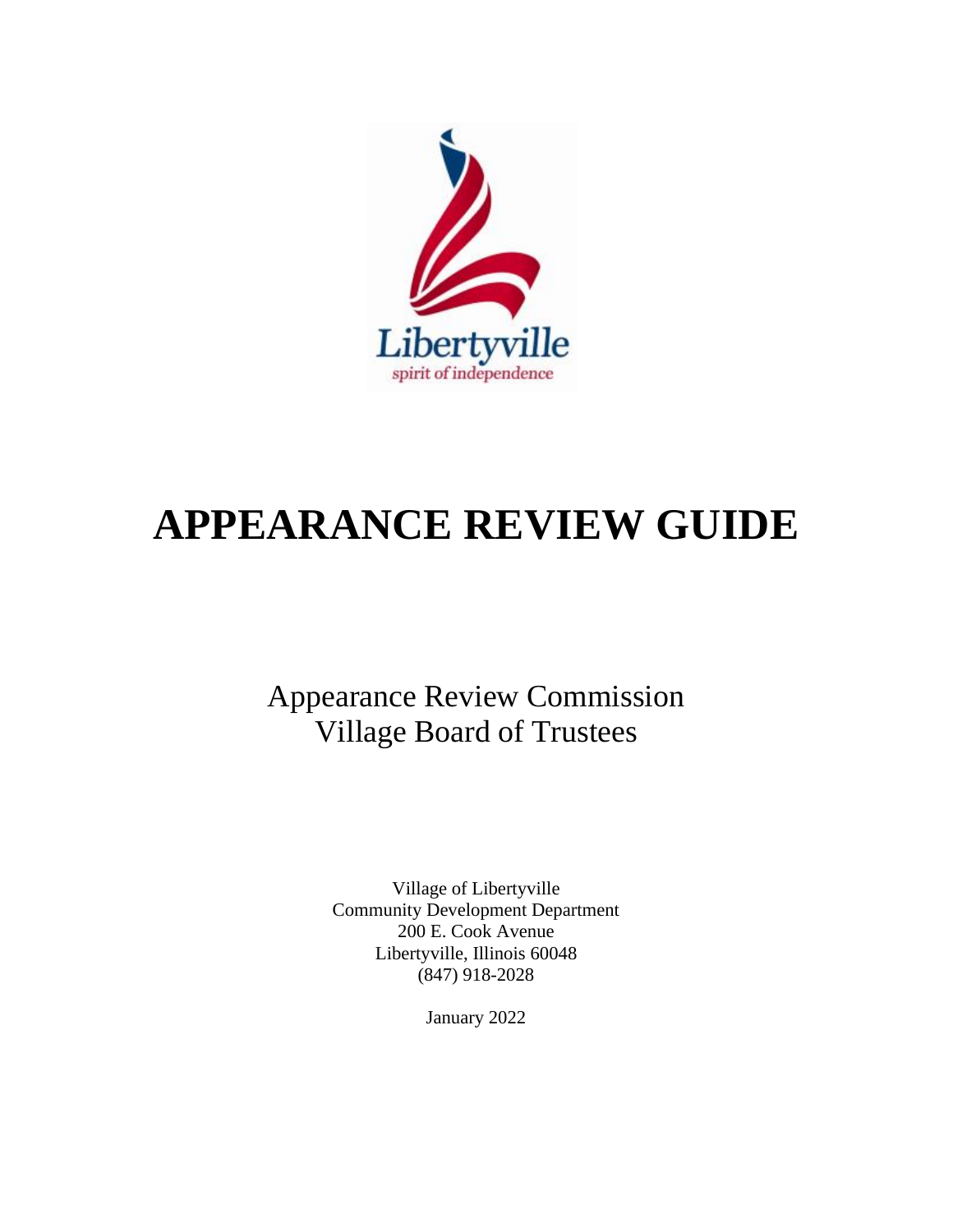# TABLE OF CONTENTS

| WHAT TYPES OF EXTERIOR DESIGN ELEMENTS REQUIRE VILLAGE REVIEW?1                                                                                        |  |
|--------------------------------------------------------------------------------------------------------------------------------------------------------|--|
| GENERAL OVERVIEW OF APPEARANCE REVIEW AND APPROVAL PROCESS2                                                                                            |  |
|                                                                                                                                                        |  |
| STEP 1. Pre-Application Conference with Community Development Department3<br>STEP 2. File Completed Application with Community Development Department3 |  |
|                                                                                                                                                        |  |
|                                                                                                                                                        |  |
|                                                                                                                                                        |  |
|                                                                                                                                                        |  |
|                                                                                                                                                        |  |
|                                                                                                                                                        |  |
|                                                                                                                                                        |  |
|                                                                                                                                                        |  |

\_\_\_\_\_\_\_\_\_\_\_\_\_\_\_\_\_\_\_\_\_\_\_\_\_\_\_\_\_\_\_\_\_\_\_\_\_\_\_\_\_\_\_\_\_\_\_\_\_\_\_\_\_\_\_\_\_\_\_\_\_\_\_\_\_\_\_\_\_\_\_\_\_\_\_\_\_\_\_

Prepared by: Community Development Department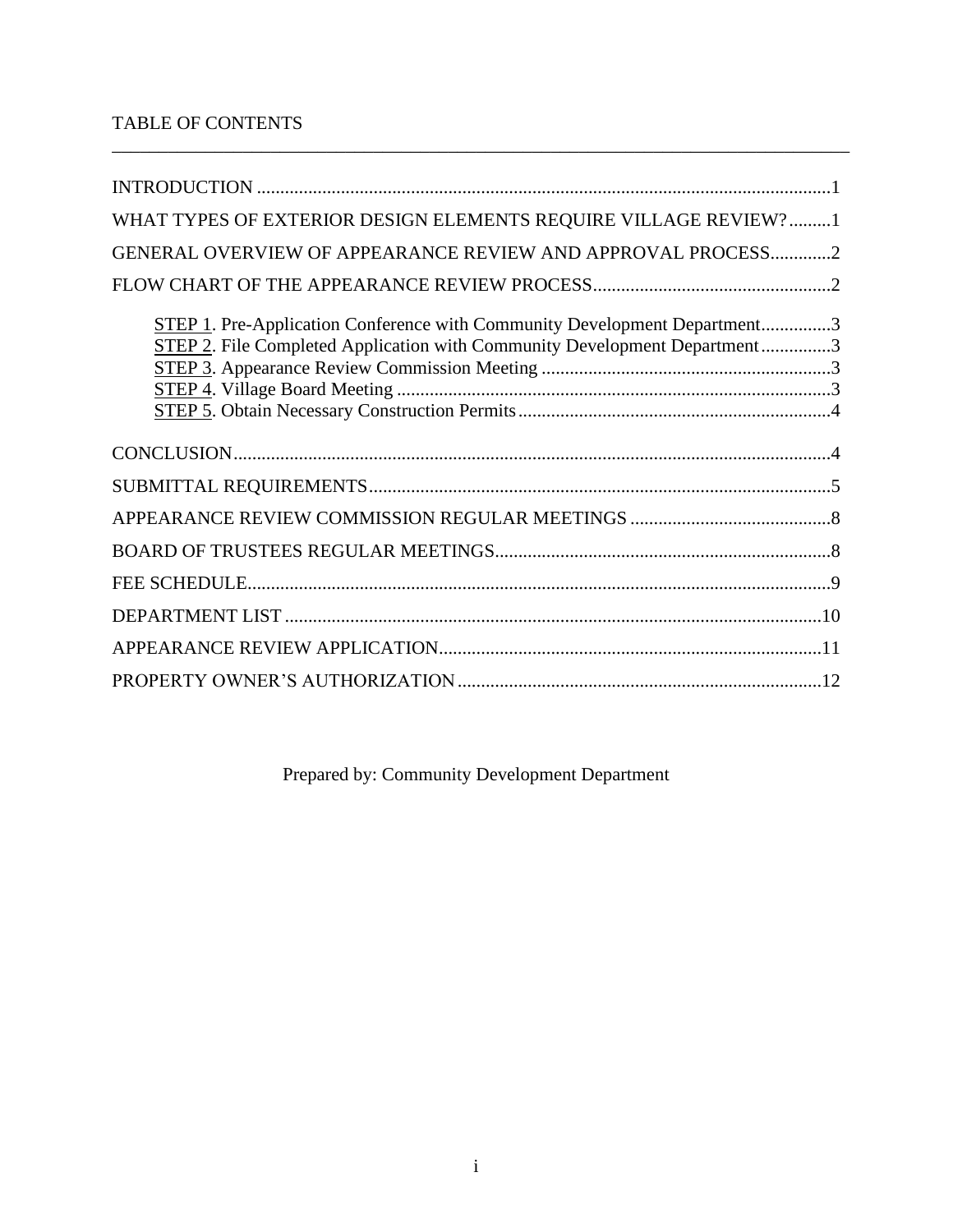#### **INTRODUCTION**

The primary purpose of this guide is to provide an overview of the Village's appearance review process. This guide is intended to help individuals gain a better understanding of the process and to help reduce any confusion individuals may have when applying for the Appearance Review Commission. A clear understanding of this process will help with the timely review of exterior design applications by the Village.

\_\_\_\_\_\_\_\_\_\_\_\_\_\_\_\_\_\_\_\_\_\_\_\_\_\_\_\_\_\_\_\_\_\_\_\_\_\_\_\_\_\_\_\_\_\_\_\_\_\_\_\_\_\_\_\_\_\_\_\_\_\_\_\_\_\_\_\_\_\_\_\_\_\_\_\_\_\_

It should be noted that the information contained in this document is general in nature. This guide is not a substitute for any Village ordinances or related documents, but is intended to supplement their use. Always consult the appropriate Village ordinances for more detailed information.

## **WHAT TYPES OF EXTERIOR DESIGN ELEMENTS REQUIRE VILLAGE REVIEW?** \_\_\_\_\_\_\_\_\_\_\_\_\_\_\_\_\_\_\_\_\_\_\_\_\_\_\_\_\_\_\_\_\_\_\_\_\_\_\_\_\_\_\_\_\_\_\_\_\_\_\_\_\_\_\_\_\_\_\_\_\_\_\_\_\_\_\_\_\_\_\_\_\_\_\_\_\_\_

There are a variety of proposals that require review of exterior design elements by the Village's Appearance Review Commission (ARC). These proposals range in scope from a single sign or building addition, to developments such as a new 200,000 square foot commercial building or a new commercial or residential subdivision. Exterior design elements are reviewed by the ARC to address aesthetic-related issues.

The ARC reviews the following exterior design elements for development within the Village. Building elevations for new buildings and modifications to existing buildings will be reviewed for color, material, and overall appearance. Landscaping for both new projects and modifications to existing sites will be reviewed with respect to species, size, location, and quantity. Signage and lighting are also reviewed for location, size, and appearance.

Since there is a wide range of exterior design elements that require varying degrees of review by the Village, it is extremely important to contact the Community Development Department before starting any exterior design activity in the Village. A short discussion with a representative of the Community Development Department can help to determine what reviews and administrative actions, if any, are necessary and may assist in the prevention of unnecessary delays and expense. Administrative actions, such as a special use permit or variation may be necessary for the proposal to comply with Village ordinances.

*NOTE: Not all exterior design elements require review by the ARC. To determine if exterior*  design elements will require ARC review, contact the Community Development Department *(847) 918-2028.*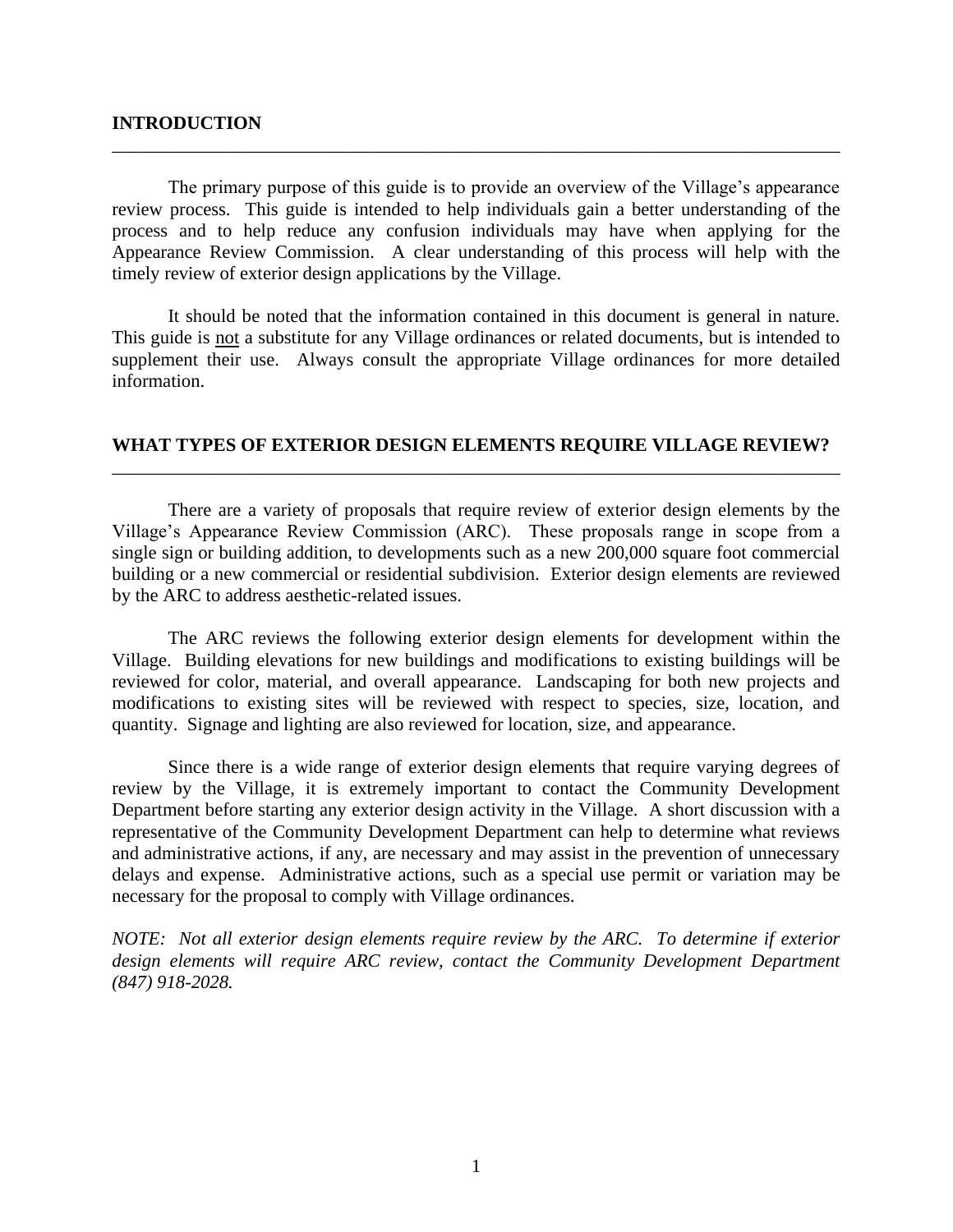## **GENERAL OVERVIEW OF APPEARANCE REVIEW AND APPROVAL PROCESS**

A general overview of the Appearance Review Process is shown in Figure 1 (shown below). The flow chart provides an outline of the steps in the review process for most exterior design elements in the Village requiring review by the ARC. A detailed explanation of each step follows the flow chart.

**Figure 1**. Flow Chart of the Appearance Review Process

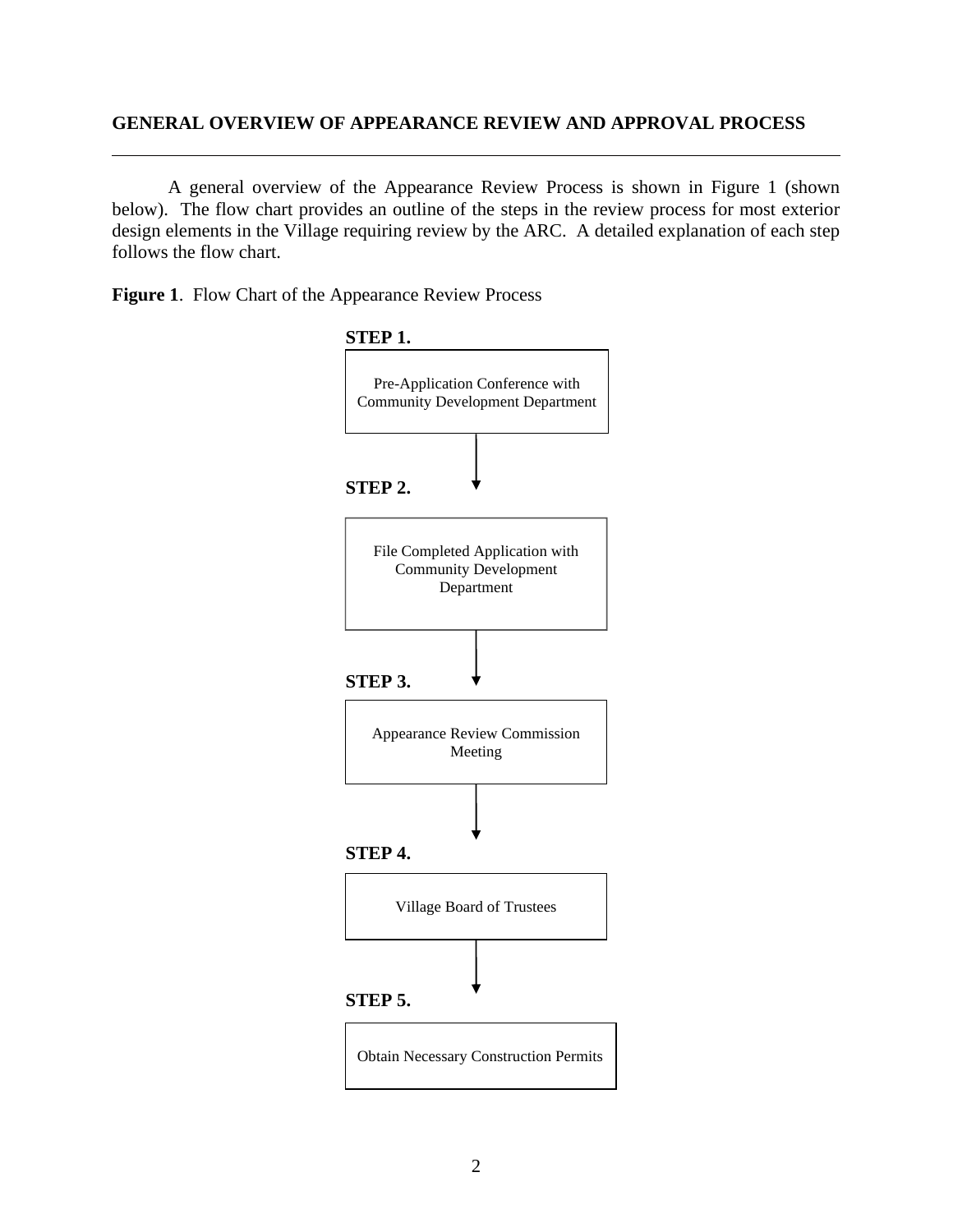#### STEP 1. **Pre-Application Conference with the Community Development Department**

The first step in the appearance review and approval process is to schedule the Pre-Application Conference with the Community Development Department. The purpose of the Pre-Application Conference is to help the applicant understand Village requirements that apply to the exterior design feature, learn what administrative actions, if any, are necessary for approval, and outline the procedures and documentation required for filing an application with the Village. This conference also allows the Department Staff an opportunity to gain a better understanding of the proposal.

## STEP 2. **File Completed Application with the Community Development Department**

The second step in the appearance review and approval process is to file a completed application and necessary documentation with the Department. *An application will be accepted by Staff only if the following requirements are met: all information is complete and accurate, all required drawings and documents are submitted with the correct number of sets (refer to Submittal Requirements, pp. 5 and 6), and the filing fee is paid.* When these requirements are met, the Department Staff will inform the applicant of the public meeting date and begin the administrative processing of the application.

#### STEP 3. **Appearance Review Commission Meeting**

The third step in the appearance review and approval process is the ARC meeting. The ARC conducts a public meeting to review certain exterior design proposals for compliance with the Village's Appearance Review Code. The ARC reviews exterior design elements for aesthetics only and makes a recommendation on the proposal, for approval, approval with conditions, or denial. This recommendation is then forwarded to the Village Board for consideration. Certain exterior design proposals may require additional Village approvals (i.e. administrative actions).

#### STEP 4. **Village Board of Trustees**

The fourth step in the appearance review and approval process is the Village Board meeting. The Village Board of Trustees will act on the ARC recommendation in one of the following ways:

APPROVAL - The request is granted. APPROVAL WITH CONDITIONS - The request is granted, but the applicant must meet certain conditions required by the Board. DENIAL - The request is not granted.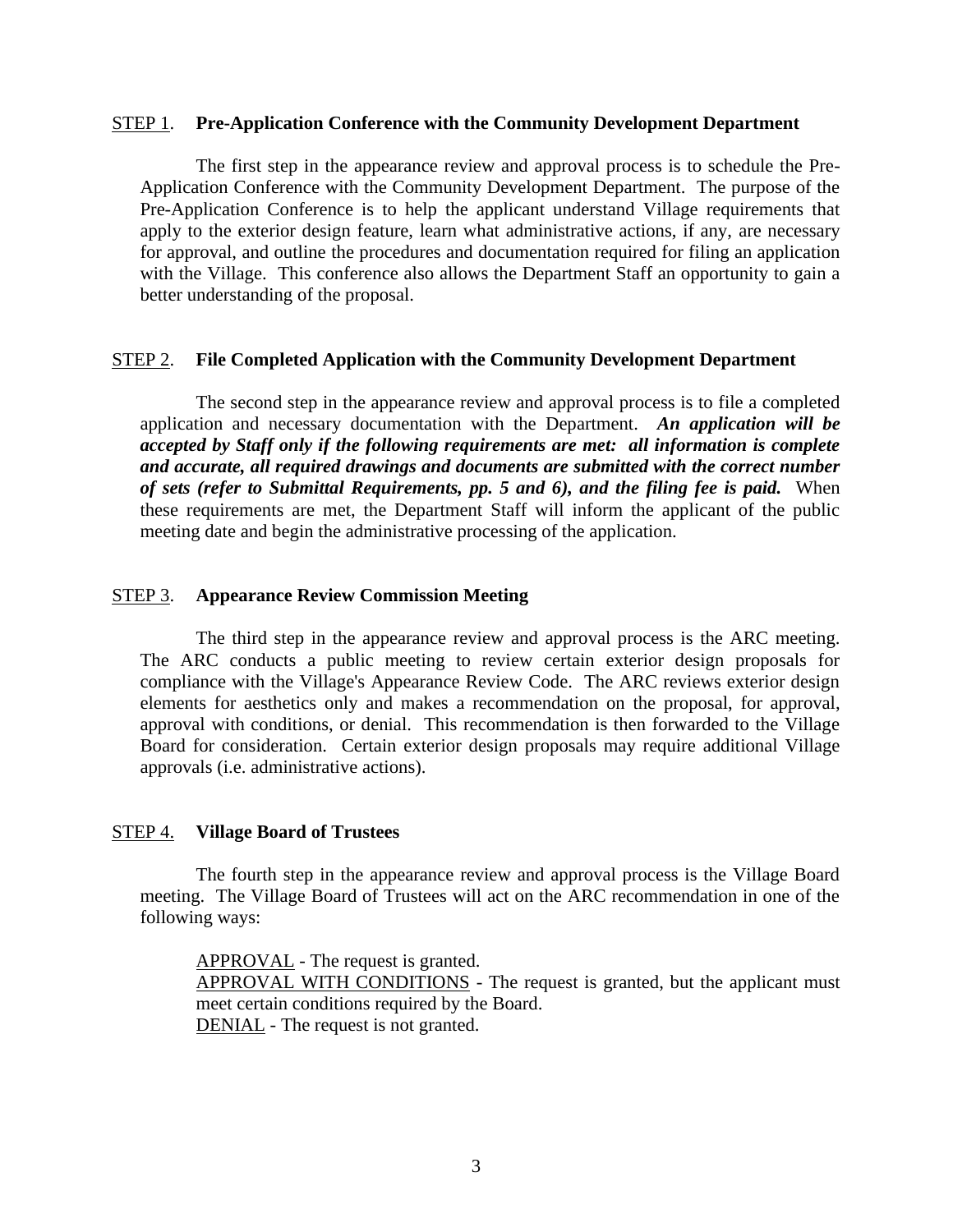#### STEP 5. **Obtain Necessary Construction Permits**

Once an applicant has received approval from the Appearance Review Commission and Village Board, the applicant must then apply for all other necessary construction permits.

## **CONCLUSION**

The appearance review process for the Village of Libertyville doesn't have to be a puzzling experience for individuals unfamiliar with Village regulations. This guide is intended to provide a general, but clear overview of this process and to help individuals become familiar with the steps necessary during the review of an exterior design feature.

It is important to remember that this document is merely a guide and not a substitute for other Village codes and ordinances. For an accurate account of required procedures, consult the specific Village code or ordinance, or contact the Village Hall.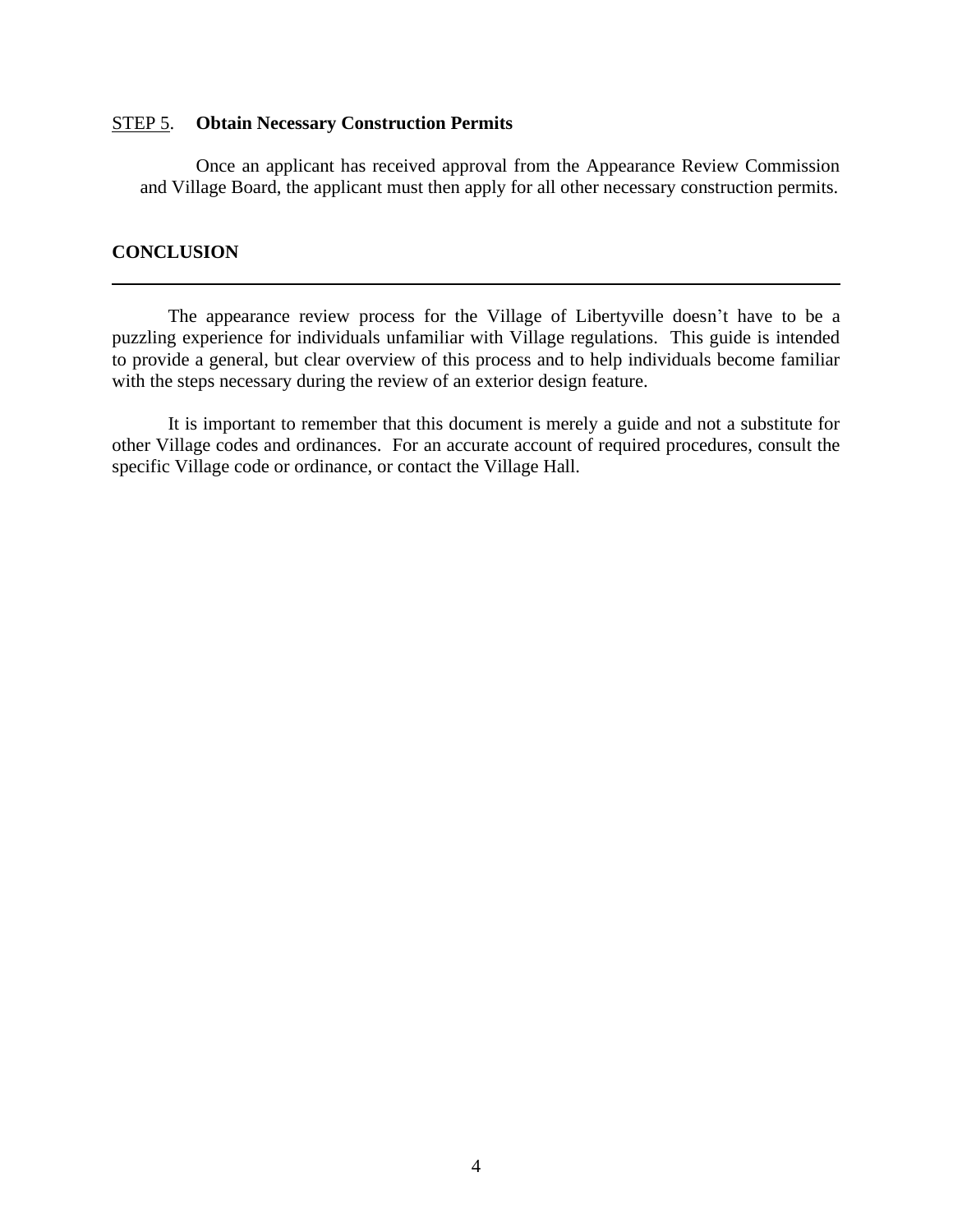#### SUBMITTAL REQUIREMENTS

The following materials are the minimum required for filing and processing an exterior design application with the Village of Libertyville. Additional materials may be required by ordinance or by Village Staff. All exhibits required for the permanent file are noted and must be reduced to "legal size" (8.5" x 14") by folding, photo reduction, etc. However, larger mounting boards, material samples, or other exhibits not meeting these criteria may be used during the Commission presentation.

One (1) copy of:

- 1. Appearance Review Application
	- Filled out completely with accurate information, signed and dated
- 2. Property Owner's Authorization (if the applicant is not the property owner)
	- Filled out completely with accurate information, signed, dated, and notarized
- 3. Fee (See p. 8 for Fee Schedule)
- 4. Electronic File
	- Submit an electronic file via e-mail or flash drive that includes all of the submitted information

Fourteen (14) copies of: *(All copies should be submitted in color where applicable.)*

- 1. New Building Construction, Exterior Remodeling, and Additions
	- a) *Narrative*. A narrative is required containing a description of the proposal.
	- b) *Site Plan*. A site plan is required containing the following information:
		- Scale and north arrow
		- Proposed ingress and egress to the site, including on-site parking area(s), parking stalls and adjacent streets. Delineate traffic flow with directional arrows.
		- Location of all existing (to remain) and proposed buildings on the site
	- c) *Elevations*. Complete elevations of all proposed construction and related elevations of existing structures (if any), are required containing the following information:
		- Scale
		- All signs to be mounted on the elevations
		- Type, color and texture of all primary materials to be used
- 2. Landscaping
	- a) *Narrative*. A narrative is required containing a description of the proposal.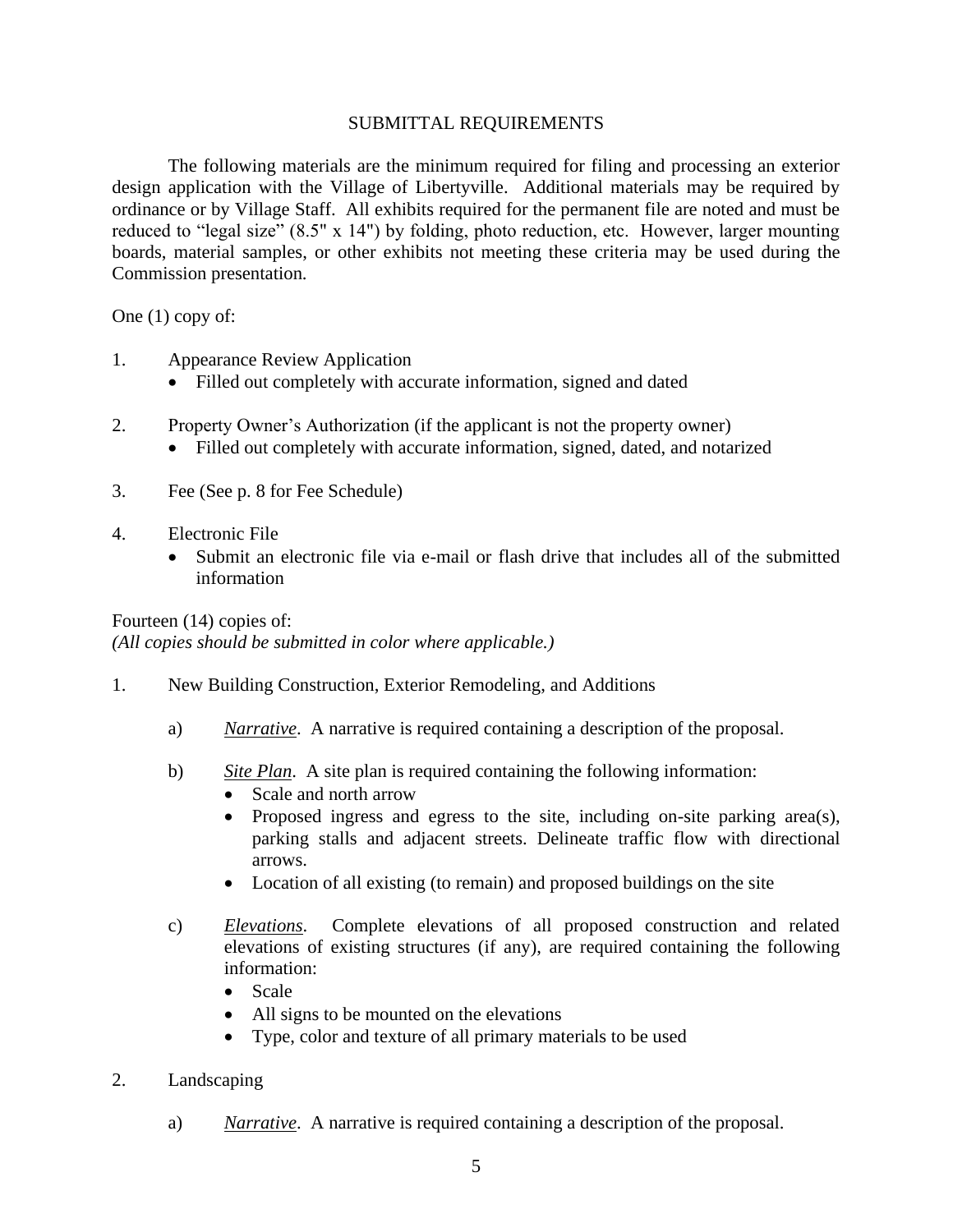- b) *Site Plan*. A site plan is required containing the following information:
	- Scale and north arrow
	- Proposed ingress and egress to the site, including on-site parking area(s), parking stalls and adjacent streets. Delineate traffic flow with directional arrows.
	- Location of all existing (to remain) and proposed buildings on the site
	- Calculations for determining the required number of trees to be placed within the proposed parking area, as well as the designation of required buffer screens (i.e. landscaping, fencing, etc.) between the parking area and adjacent property
	- Existing landscaping to remain and proposed new landscaping shall be differentiated along with the type, size, number and spacing of all plantings

# 3. Signs

- a) *Narrative*. A narrative is required containing a description of the proposal.
- b) *Free-standing Signs.*
	- A site plan is required containing the following information:
		- (a) Scale and north arrow;
		- (b) All property and street pavement lines;
		- (c) Location of existing and proposed landscaping;
		- (d) Location of all buildings on the site;
		- (e) Location and height of all existing (to remain) and proposed signs on the site, showing proposed setbacks for sign from property lines.
	- A scaled drawing of each face of the proposed free-standing sign is required showing the following information:
		- (a) All size specifications, including the size of letters and graphics;
		- (b) Description of sign and frame materials and colors.
- c) *Wall Signs*.
	- An elevation drawn to scale of the entire wall of the building to which the sign is to be fixed, correctly locating the proposed sign(s)
	- A scaled drawing of each face of the proposed wall sign is required showing the following information:
		- (a) All size specifications, including the size of letters and graphics;
		- (b) Description of sign and frame materials and colors.
		- (c) Floor plan with scale and dimensions indicated.
- 4. Lighting:
	- a) *Narrative*. A narrative is required containing a description of the proposal.
	- b) *Site Plan*. A site plan is required containing the following information:
		- Scale and north arrow
		- All property and street pavement lines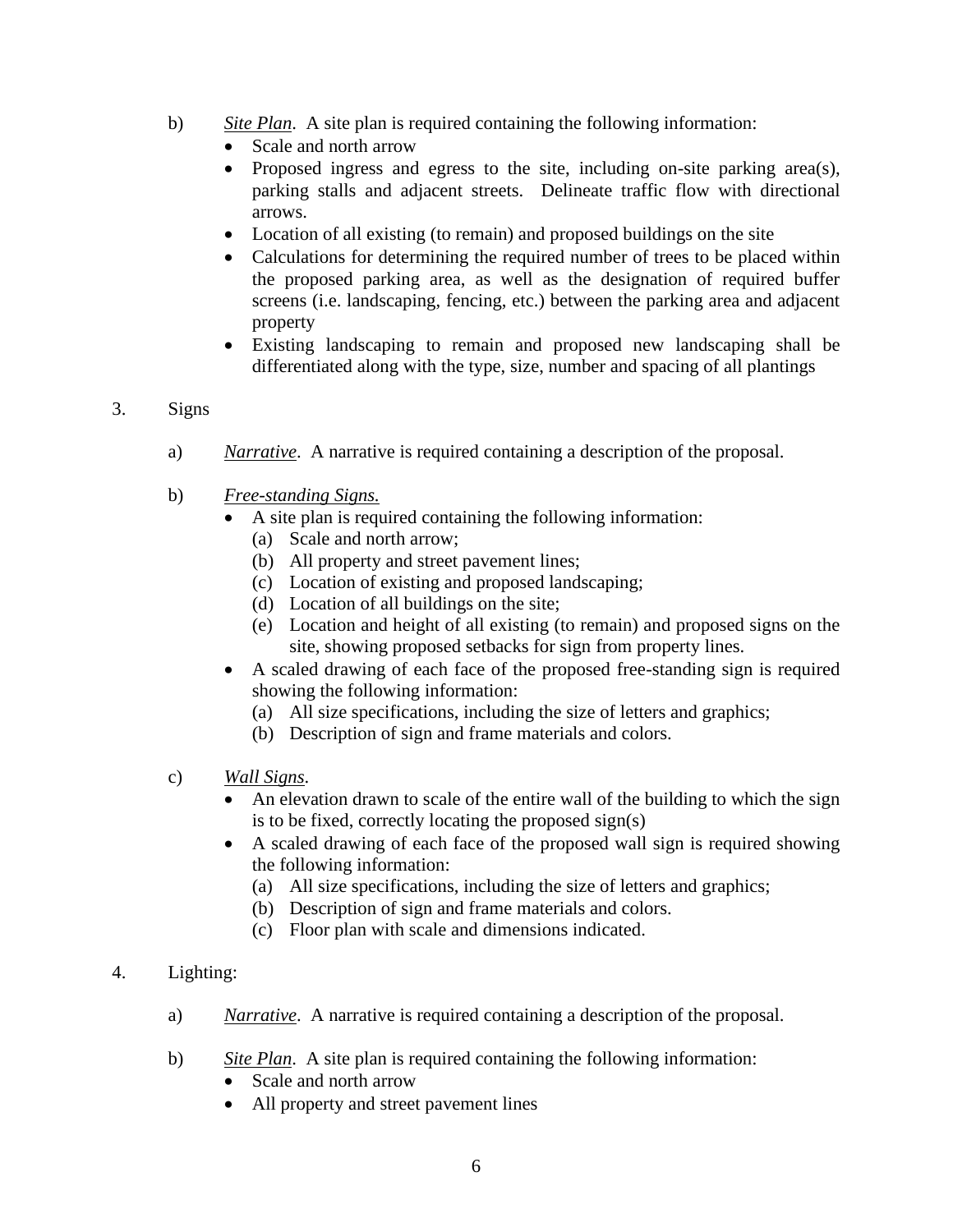- Location and height of all existing (to remain) and proposed buildings on the site
- Proposed ingress and egress to the site, including on-site parking area(s), parking stalls and adjacent streets. Delineate traffic flow with directional arrows.
- Location of all existing (to remain) and proposed lighting standards, complete with photometric (foot-candle) diagram
- c) *Lighting Standard Drawing*. A scaled drawing of the proposed lighting standard(s) is required and should contain the following information:
	- All size specifications, materials and colors
	- Information on lighting intensity (number of watts, photometric diagram, etc.)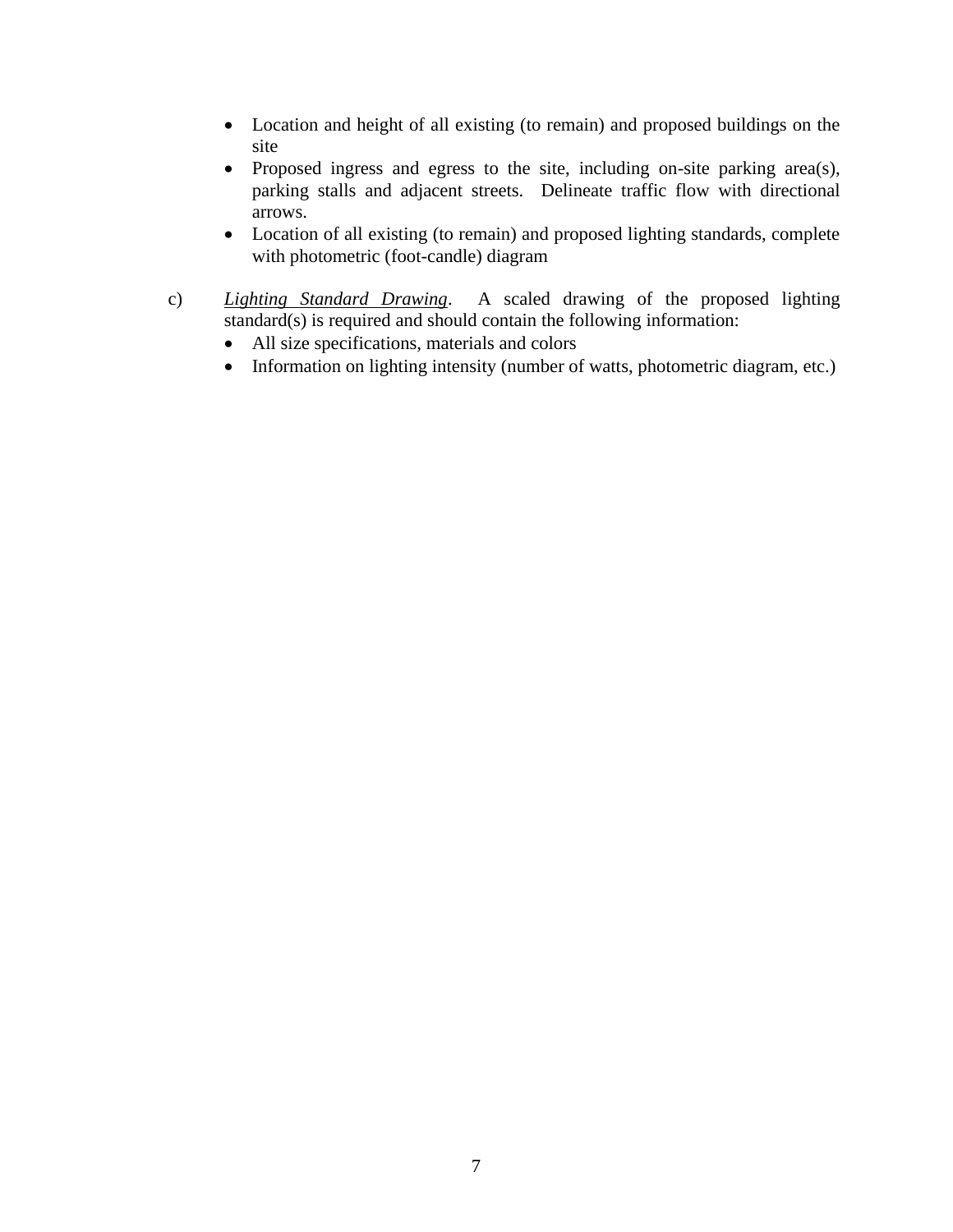# **APPEARANCE REVIEW COMMISSION REGULAR MEETINGS**

2022

The Appearance Review Commission meets on the third Monday of each month at 5:00 p.m., at the Village Hall, 118 West Cook Avenue, Libertyville, Illinois 60048, on the following dates\*:

| <b>Meeting Date</b> | <b>Submittal Date</b>  |
|---------------------|------------------------|
| January 17, 2022    | <b>January 7, 2022</b> |
| February 21, 2022   | February 4, 2022       |
| March 21, 2022      | March 11, 2022         |
| April 18, 2022      | April 8, 2022          |
| May 16, 2022        | May 6, 2022            |
| June 20, 2022       | June 10, 2022          |
| July 18, 2022       | July 8, 2022           |
| August 15, 2022     | August 5, 2022         |
| September 19, 2022  | September 9, 2022      |
| October 17, 2022    | October 7, 2022        |
| November 21, 2022   | October 28, 2022       |
| December 19, 2022   | December 9, 2022       |

# **BOARD OF TRUSTEES REGULAR MEETINGS**

2022

Regular meetings of the Village Board of Trustees are held at the Village Hall, 118 West Cook Avenue, Libertyville, Illinois 60048 on the dates listed below\* . Meetings begin at 8:00 p.m. or soon thereafter. Dates and times for special meetings and workshops, which may be held occasionally, are noticed in the newspaper before the date of the meeting.

> JANUARY 11 and 25, 2022 JULY 12 and 26, 2022 FEBRUARY 8 and 22, 2022 AUGUST 9 and 23, 2022 JUNE 14 and 28, 2022 DECEMBER 13, 2022

MARCH 8 and 22, 2022 SEPTEMBER 13 and 27, 2022 APRIL 12 and 26, 2022 OCTOBER 11 and 25, 2022 MAY 10 and 24, 2022 NOVEMBER 8 and 22, 2022

\**Dates and locations may be subject to change. Contact Village Hall to confirm meeting dates and locations.*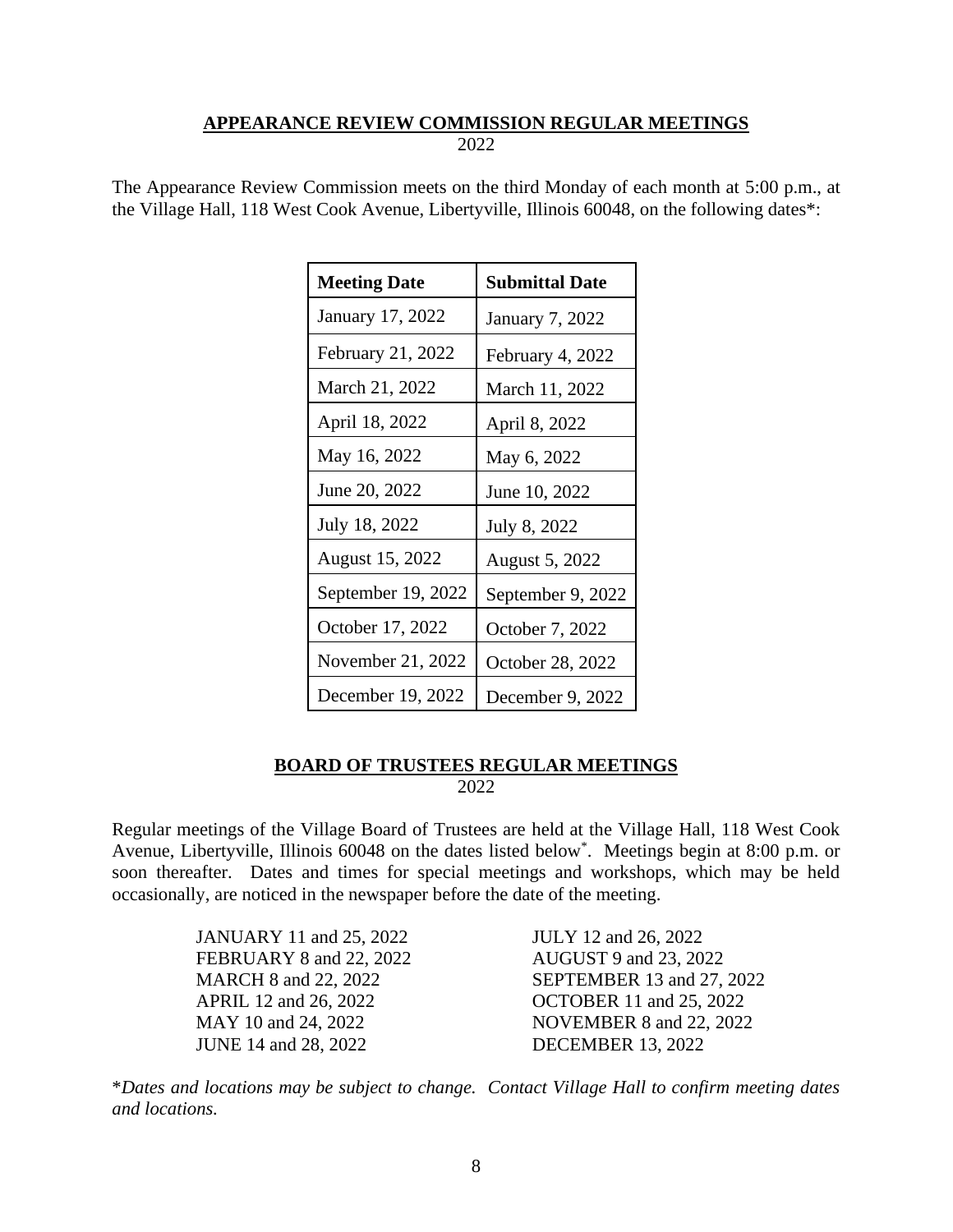# **2022 FEE SCHEDULE DEVELOPMENT APPLICATIONS**

| DEVELOPMENT ACTION                           | REE      |
|----------------------------------------------|----------|
| Signage, Rooftop Screening, Fencing          | \$100.00 |
| All Other Exterior Design Proposals          | \$200.00 |
| <b>Exterior Design Proposals and Signage</b> | \$300.00 |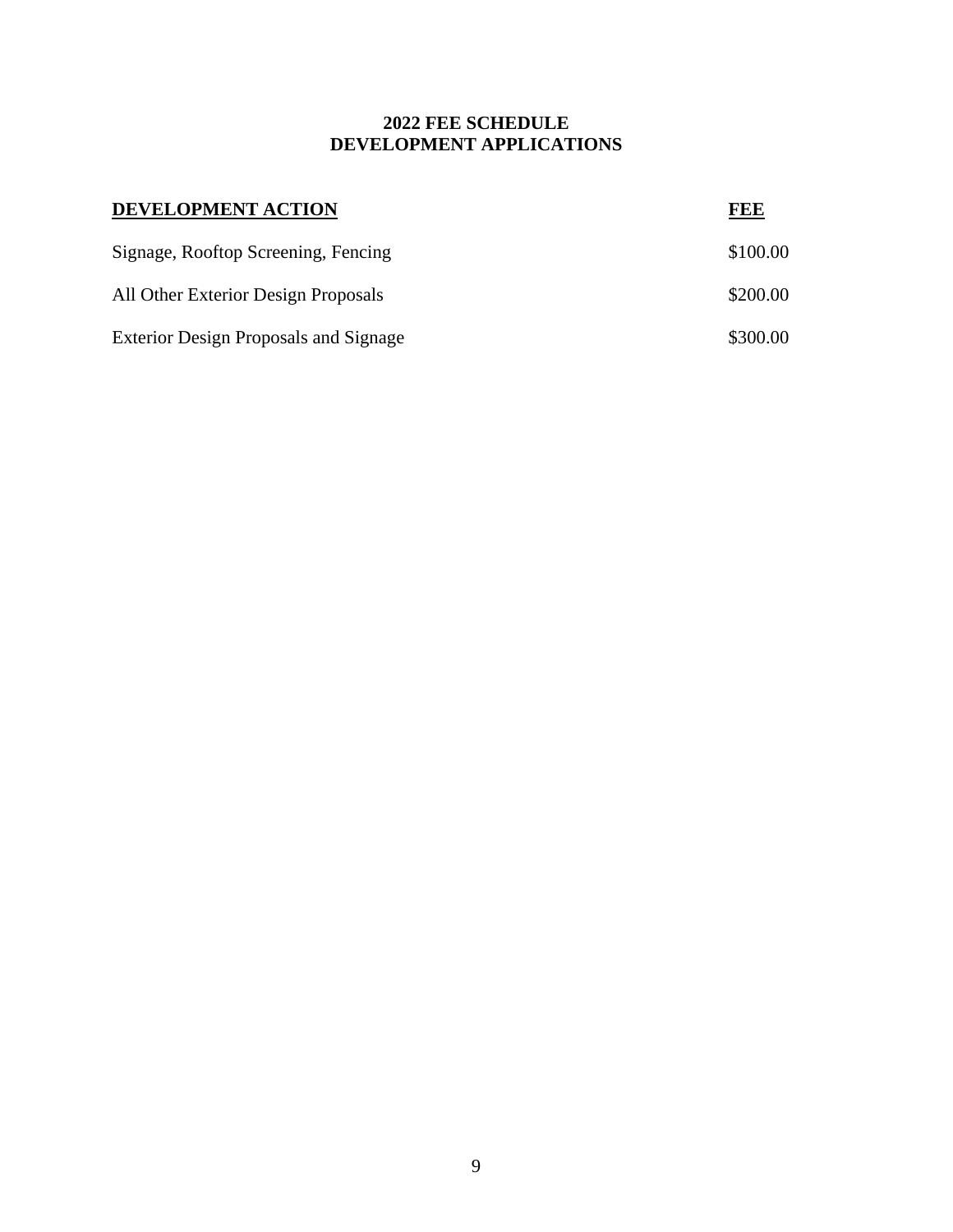# *Village of Libertyville* Departmental Phone Directory

#### **Administration Department** (847) 362-2430

| Kelly A. Amidei       | Ashley Engelmann             | Nicholas Mostardo          |
|-----------------------|------------------------------|----------------------------|
| Village Administrator | Deputy Village Administrator | <b>Director of Finance</b> |

#### **Community Development Department**

John P. Spoden *Director of Community Development*

Building Division (847) 918-2020

David J. Fischer *Building Commissioner*

Pat Geske Allen LeBlanc Bob Leavitt *Plan Reviewer Plumbing Inspector Electrical Inspector*

Jack Jensen *Code Compliance/Building Inspector*

Planning Division/Economic Development Division (847) 918-2028

| David Smith           | Chris Sandine            | <b>Heather Rowe</b>                 |
|-----------------------|--------------------------|-------------------------------------|
| <b>Senior Planner</b> | <b>Associate Planner</b> | <b>Economic Development Manager</b> |

**Fire Department** (847) 362-5664 *(Non-Emergency)*

Richard M. Carani Mike Weaver *Fire Chief Fire Prevention Bureau*

#### **Parks and Recreation Department** (847) 918-2074

David Thornborough *Superintendent of Parks*

**Police Department** (847) 362-8310 *(Non-Emergency)*

Ed Roncone *Police Chief*

#### **Department of Public Works** (847) 362-3434

Paul Kendzior *Director of Public Works*

Engineering Division (847) 918-2100

Jeff Cooper Linda Carlson *Village Engineer Project Engineer*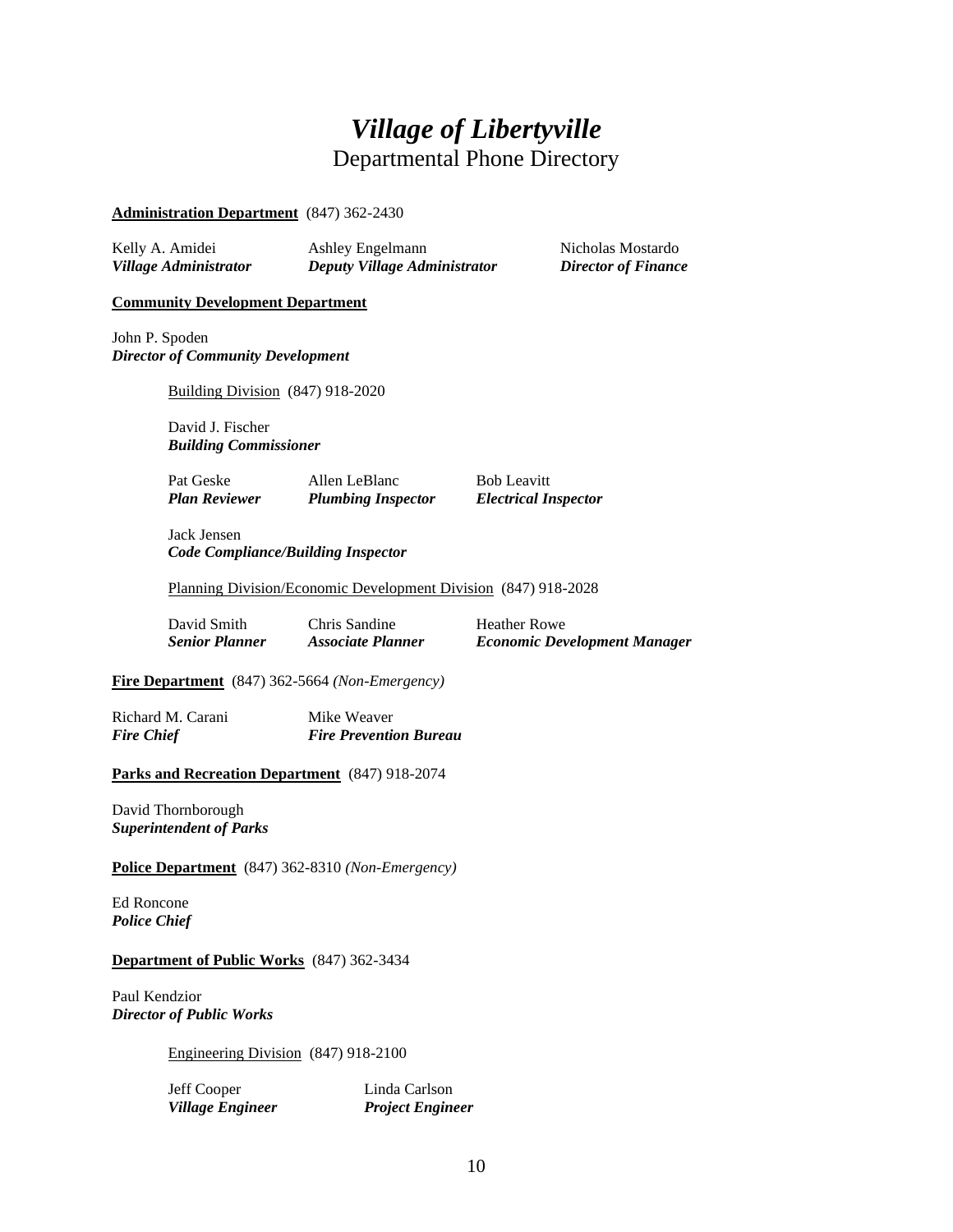# **APPEARANCE REVIEW APPLICATION**

VILLAGE OF LIBERTYVILLE DATE:\_\_\_\_\_\_\_\_\_\_\_\_\_\_\_\_\_\_ COMMUNITY DEVELOPMENT DEPARTMENT 200 EAST COOK AVENUE LIBERTYVILLE, IL 60048 (847) 918-2028 (847) 367-5148 (Fax)



REQUESTED ACTION(S) (check all that apply)

Building Facades <u>Lighting</u>

Landscaping Signage  $\Box$  Other  $\Box$ 

TO THE VILLAGE PRESIDENT, VILLAGE BOARD OF TRUSTEES AND THE APPEARANCE REVIEW COMMISSION OF THE VILLAGE OF LIBERTYVILLE, LAKE COUNTY, ILLINOIS 60048.

The applicant(s) represents that they are the

OWNER , AUTHORIZED AGENT (please check correct term) of the property

commonly known as: (street address)

If someone other than the applicant(s) has the title to the property, please provide a written statement from the owner(s) which acknowledges and consents to this request.

The property is now classified under the Libertyville Zoning Code and is located in the \_\_\_\_\_\_\_\_\_\_\_\_\_\_\_\_\_\_\_\_\_\_\_\_\_ District.

applicant/representative signature

\_\_\_\_\_\_\_\_\_\_\_\_\_\_\_\_\_\_\_\_\_\_\_\_\_\_\_\_\_\_\_\_\_\_\_\_

\_\_\_\_\_\_\_\_\_\_\_\_\_\_\_\_\_\_\_\_\_\_\_\_\_\_\_\_\_\_\_\_\_\_\_\_

\_\_\_\_\_\_\_\_\_\_\_\_\_\_\_\_\_\_\_\_\_\_\_\_\_\_\_\_\_\_\_\_\_\_\_\_

\_\_\_\_\_\_\_\_\_\_\_\_\_\_\_\_\_\_\_\_\_\_\_\_\_\_\_\_\_\_\_\_\_\_\_\_

\_\_\_\_\_\_\_\_\_\_\_\_\_\_\_\_\_\_\_\_\_\_\_\_\_\_\_\_\_\_\_\_\_\_\_\_

address of applicant/representative

phone number

e-mail

**NOTE!** If several parties are involved with the project (i.e., architect, engineer, consultant, etc.), please attach a list including the names, addresses and phone numbers of such parties. This application must be complete before it will be accepted by the Village.